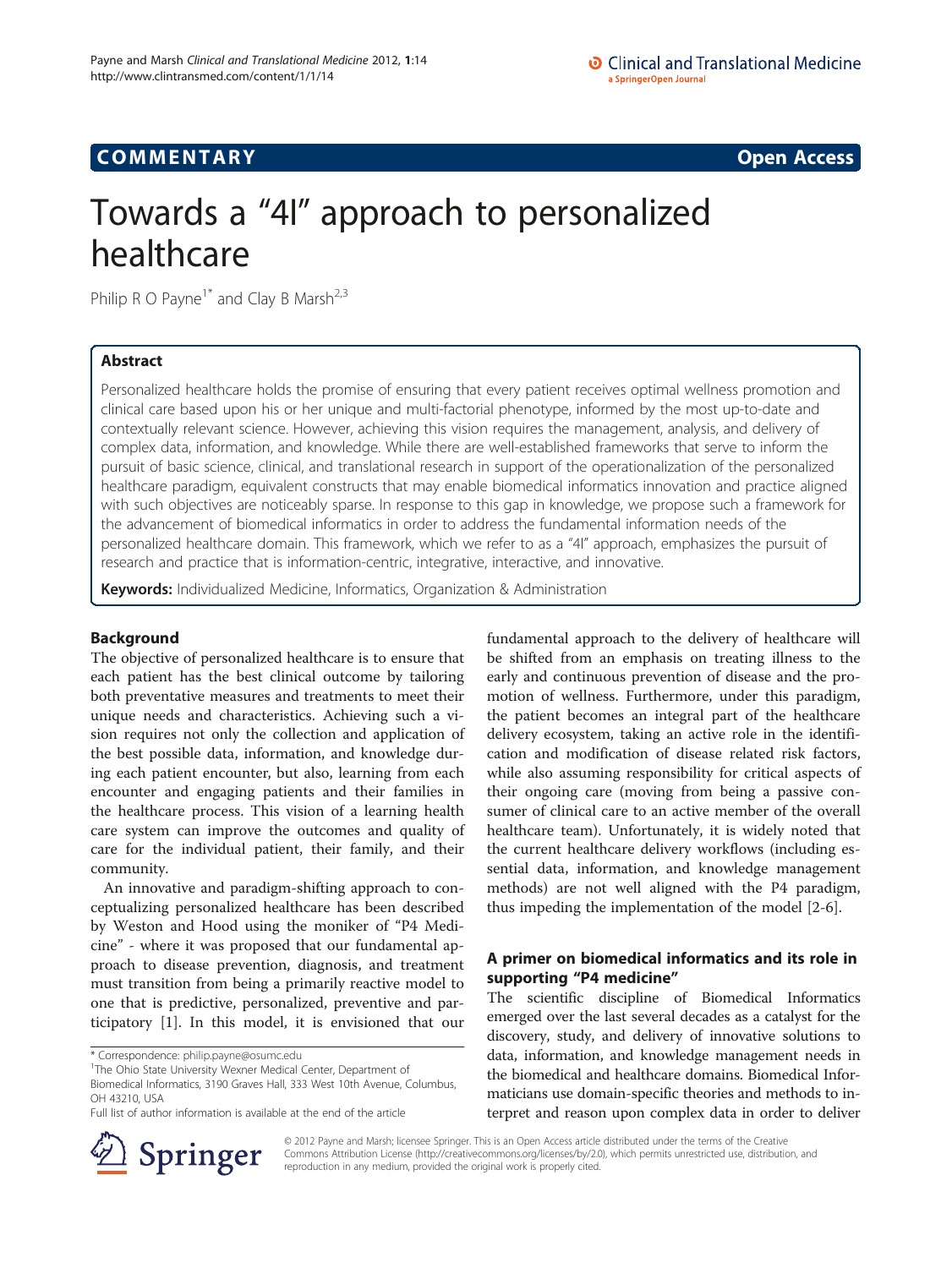contextually appropriate information and knowledge at multiple end-points, such as the laboratory, point-of-care, or community settings. As can be readily ascertained, this continuum of data, information, and knowledge management is central to the premises underlying P4 medicine. Unfortunately, current approaches to basic science research, clinical care, and biomedical informatics are often poorly integrated, yielding clinical decision-making processes that do not take advantage of up-to-date scientific knowledge [\[2,3,7](#page-4-0)]. There are an increasing number of systems modelling and in-silico knowledge synthesis techniques that can provide investigators with the tools to address such information needs, but their adoption and evaluation remains an area of early and open research [\[4](#page-4-0)- [8\]](#page-4-0). Given increasing concerns over barriers to translating discoveries from the laboratory to the clinic or community, such high-throughput informatics methods are very desirable, and in our opinion, central to the P4 paradigm [[4,7-10\]](#page-4-0). We believe that the fundamental barrier preventing such rapid and systematic translation between research and clinical care is lack of unification between data generation, as regularly occurs in the laboratory, clinical, and community settings; and knowledge generation, which is the fundamental pursuit of research. This lack of unification is attributable to a number of factors, including socio-technical and regulatory barriers, as well as a lack of sufficiently robust and widely adopted informatics platforms intended to "shorten the distance" between data and knowledge generation [[4,5](#page-4-0)].

## The "4I" Approach

Building upon the P4 Medicine model and the preceding gaps in the state of Biomedical Informatics practice, we believe that a corresponding "4I" approach to Biomedical Informatics at the interface of research, education, and clinical care is needed. At a high level, this approach is intended to achieve unrealized benefits in terms of unifying data and knowledge generation as introduced earlier. Our framework (Figure [1\)](#page-2-0) seeks to describe a core set of values that guides basic and applied Biomedical Informatics science to ensure the ongoing implementation and support of P4 medicine:

### Information-centric

Our focus is not simply collecting and transacting data, but also providing appropriate context to such data to transform it into mission-critical knowledge. As the range of data types needed to deliver personalized healthcare expands in complexity and size, such an information-centric approach will require systems-level approaches to data, information, and ultimately knowledge management that extend well beyond singular information systems. Such a systems-level approach is needed to create an "information fabric" that supports

novel research, the training of healthcare and life science professionals, and the delivery of care both within and beyond organizational boundaries.

## Integrative

Building on the concept of information-centricity, it is imperative that we begin to focus on approaches to "connecting the dots" between heterogeneous information and knowledge types in a scalable and highthroughput manner. For example, we have large amounts of clinical data that are collected in electronic health records, and similarly, large amounts of genomic data that is generated via advanced laboratory instruments. However, our ability to understand the linkages between such data types and knowledge generation in order to improve clinical care and disease prevention is often limited to the intuition of individual investigators. At the same time, advances in artificial intelligence and knowledge-based system design as applied to biomedicine can allow computational agents to reason across such data types and simultaneously mine the available literature and other knowledge resources. As an outcome of this activity, a large number of testable hypotheses that can inform important clinical evidence in support of personalized healthcare can be generated and tested.

### Interactive

While computers have immense capabilities of collecting, storing, and analyzing large amounts of data and information, their ability to identify and assess important patterns in these datasets is limited. In comparison, humans have unique and presently non-reproducible cognitive strengths in the area of pattern recognition and high-level problem solving. As a result, any approach to leveraging Biomedical Informatics in the context of a complex environment presented by the practice of personalized healthcare, must involve an optimal combination of both human and computational workflows. Unfortunately, the area of human-computer interaction in the biomedical domain remains immature, with a primary focus being placed more on technical solutions to informatics needs, rather than the user experience. Therefore, we need to better develop and apply such approaches in order to improve the ability of researchers, educators, clinicians, patients, and their families to use advanced information technology platforms informed by advances in Biomedical Informatics.

### Innovative

Finally, and perhaps most importantly, we must continue to "push the envelope" of Biomedical Informatics innovation in order to create new solutions to the problems constantly emerging throughout the complex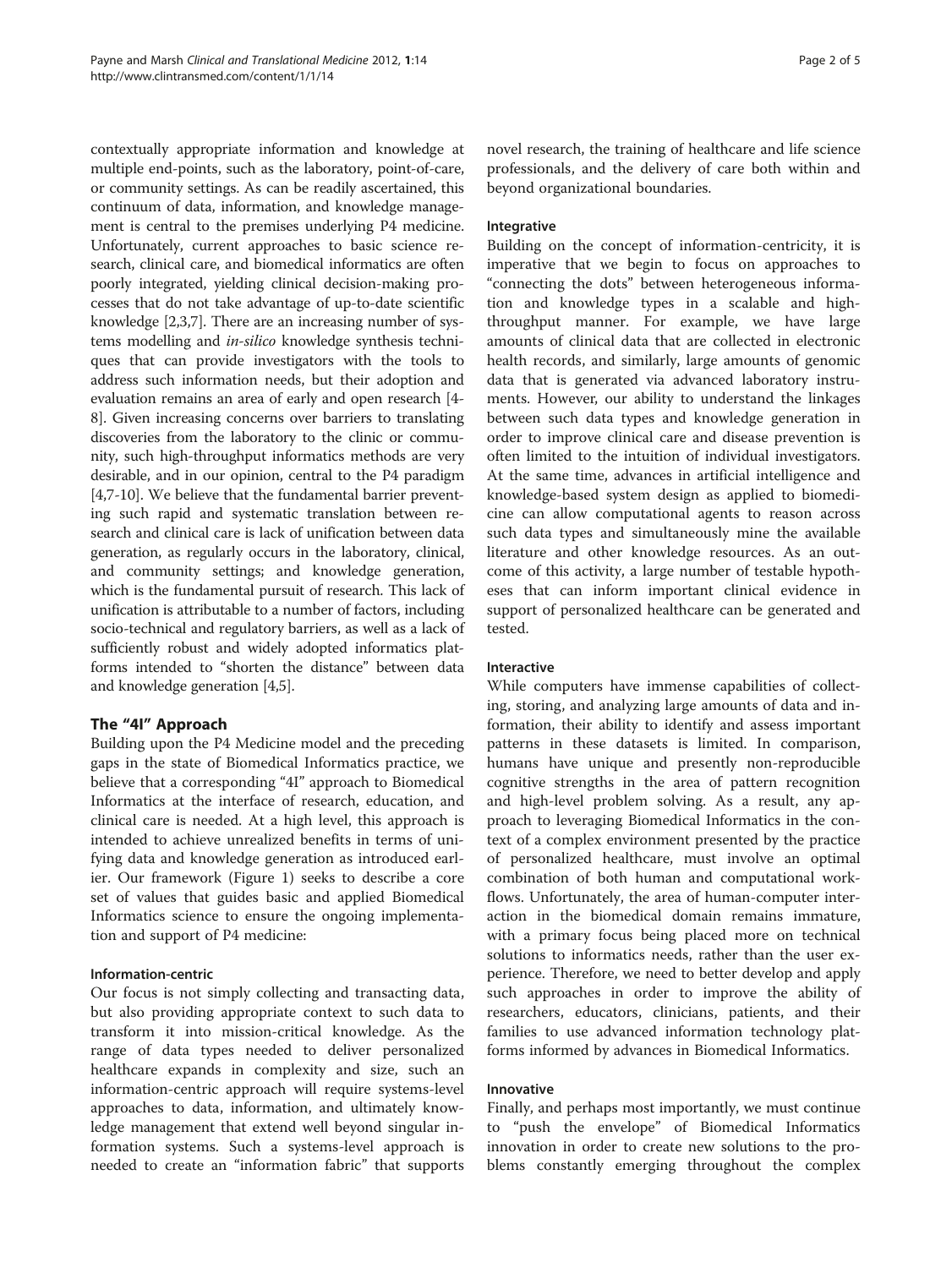<span id="page-2-0"></span>

biomedical and healthcare environment. The history of Biomedical Informatics clearly illustrates that almost every innovative solution to a fundamental data, information, or knowledge management problem in the biomedical and healthcare domains leads to more questions and possibilities for advancing the field. Therefore, we must not be satisfied with the theories, methods, and tools we currently have in our Biomedical Informatics "tool box", but instead, should constantly seek new avenues of innovation. Doing so will also require the creation of partnerships and funding models capable of supporting such innovation, particularly given the nearly tectonic shifts occurring in our national research enterprise.

## **Discussion**

In order to further contextualize and illustrate the potential benefits of the proposed "4I" approach to personalized healthcare, in the discussion below, we provide a exemplary P4-focused use case, and then compare and contrast Biomedical Informatics approaches to addressing that use case's information needs and implemented based upon:

- Contemporary trends in Biomedical Informatics practice that tend to emphasize the implementation of solutions that are: 1) data focused; 2) specific to application areas (e.g., silos aligned with basic and clinical research or clinical care); 3) designed using an engineering approach to the user experience which values function over form; and 4) leverage existing technologies; and
- The principles and values that underlie the proposed "4I" approach, representing an ideal future state for such data, information, and knowledge management solutions.

### Use case

A large academic healthcare center (AHC) seeks to pilot the targeted sequencing of patient genomes in order to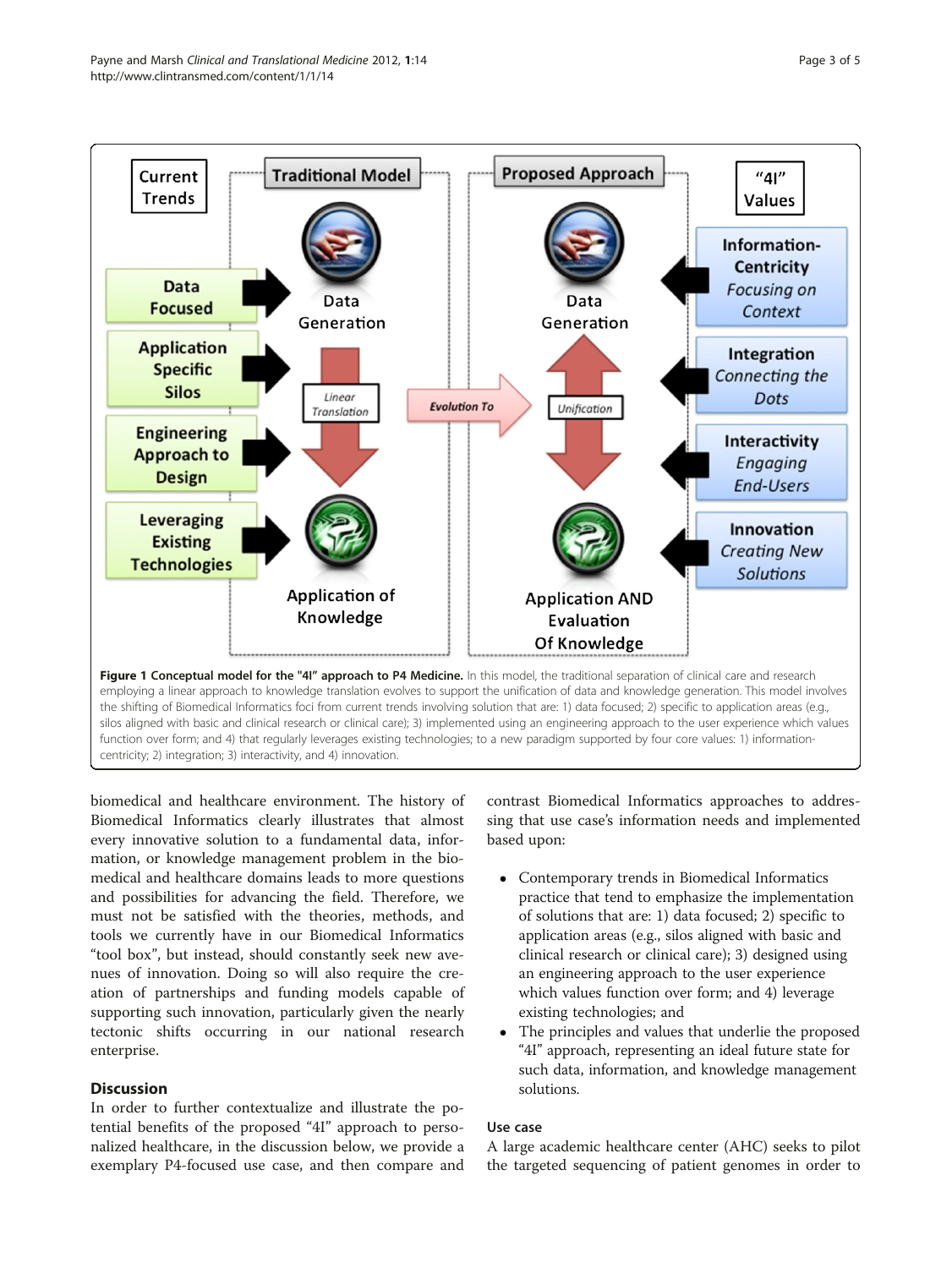inform pharmacogenomic decision support at the point of care. As part of this project, the AHC intends to inform such decision support rules using knowledge generated via current basic science investigations, and then study the impact of such interventions on patient outcomes and quality/safety of care.

## Contemporary biomedical informatics solutions addressing this use case

Patient samples will be sequenced, and the resulting data sets processed using available analytical tools informed by the current pharmacogenomics knowledge base in order to identify clinically relevant markers in each individual's genomes. Such synthesized results are reported in an aggregate format, indicating the patients risk's of adverse drug reactions and/or the potential usefulness of genetically targeted therapies (if applicable). Given the limitations of common, commercial EHR platforms, this report is stored as a PDF file and attached to the individual patients electronic medical records. During clinical encounters, providers are alerted to the presence of this report and encouraged to use it when considering therapeutic options for the patient. Subsequently, a combination of data analytics targeting discrete variables of interest as well as the semi-automated review of clinical notes, is conducted for patients involved in the pilot, in order to determine what impacts the availability of the aforementioned genomic data had on patient outcomes and quality/safety of care in a retrospective manner.

## "4I"-Based biomedical informatics solutions addressing this use case

Patient samples will be sequenced, and the resulting raw data stored in a distributed data repository that is appropriately tuned for the storage and retrieval of "big data." During a given patient encounter, should a medication order be entered, a real time process will: 1) determine if genomic data is available for the patient; 2) query a dynamic knowledge base consisting of expertly curated rules as well as rules extracted through the periodic processing and analysis of available bibliographic data sets, in order to identify potential correlations between the medication being considered by the clinician and available and current pharmacogenomc knowledge; 3) apply those rules to the patient's unique genomic and phenotypic variables; and 4) generate a point-of-care alert with recommendations based on the preceding analysis. If the this process is invoked as described, the patient's records would also be flagged, and a regularly occurring analytical "agent" would analyze near, medium, and long term patient outcomes and quality/safety of care indicators, and present such analyses in a dashboard format available to patients, clinicians, and researchers involved in the project. Finally, all of the aforementioned measures

would be designed and implemented based on exhaustive end-user focused human factors and workflow analyses, intended to optimize workflow integration and user experience for all stakeholders.

#### Conclusion

We believe that the preceding vision of P4 Medicine and the "4I" approach is both essential and critical to advance the state of healthcare in a manner that increases quality and safety while reducing costs and increasing patient access. However achieving this vision will require major changes in our approach to data, information, and knowledge management, particularly with regard to unifying such activities. As such, we argue that a "4I" approach to address the foundational information needs of P4 Medicine, based upon the core values of information centricity, integration, interactivity, and innovation, is of the utmost importance. In presenting these views, we hope to catalyze a vigorous dialogue concerning the development of a Biomedical Informatics research and development roadmap that is closely aligned with that of the P4 Medicine paradigm.

#### Abbreviations

P4: Predictive Personalized, Preventive and Participatory; 4I: Information centricity Integration, Interactivity, and Innovation.

#### Competing interests

The authors have no financial or non-financial competing interests relevant to the content of this commentary.

#### Authors contributions

PP and CM were responsible for the conceptualization, development, and final approval of this commentary.

#### Authors information

Philip R.O. Payne, PhD: Dr. Payne has been a faculty member in the Department of Biomedical Informatics at The Ohio State University since 2006, and is an internationally recognized leader in the fields of clinical research informatics and translational bioinformatics. He currently serves as Chair of the Department of Biomedical Informatics within The Ohio State University College of Medicine, and as Executive Director of The Ohio State University Wexner Medical Center's Informatics Research and Development unit. He also serves in leadership roles for the Biomedical Informatics Programs/Cores affiliated with both The Ohio State University Center for Clinical and Translational Science and The Ohio State University Comprehensive Cancer Center. Dr. Payne's research portfolio is actively supported by a combination of NCATS, NLM, and NCI awards and contracts and spans a spectrum from the development of core clinical and translational research data management platforms to the study of workflow and human factors that may serve to influence the optimal use of Health Information Technology. Dr. Payne received his Ph.D. with distinction in Biomedical Informatics from Columbia University. Prior to pursuing graduate training in Biomedical Informatics, Dr. Payne served in a number of technical and leadership roles at both the UCSD Shiley Eye Center and UCSD Moores Cancer Center. Dr. Payne's leadership in the clinical and translational research informatics communities has been recognized through his appointment to numerous national steering and advisory committees as part of the American Medical Informatics Association (AMIA), Association for Computing Machinery (ACM), National Cancer Institute caBIG initiative, and the CTSA consortium, as well as his engagement as a consultant to academic health centers throughout the United States and the Institute of Medicine. Dr. Payne is the author of over 100 publications focusing on the intersection of biomedical informatics and the clinical and translational science domains,